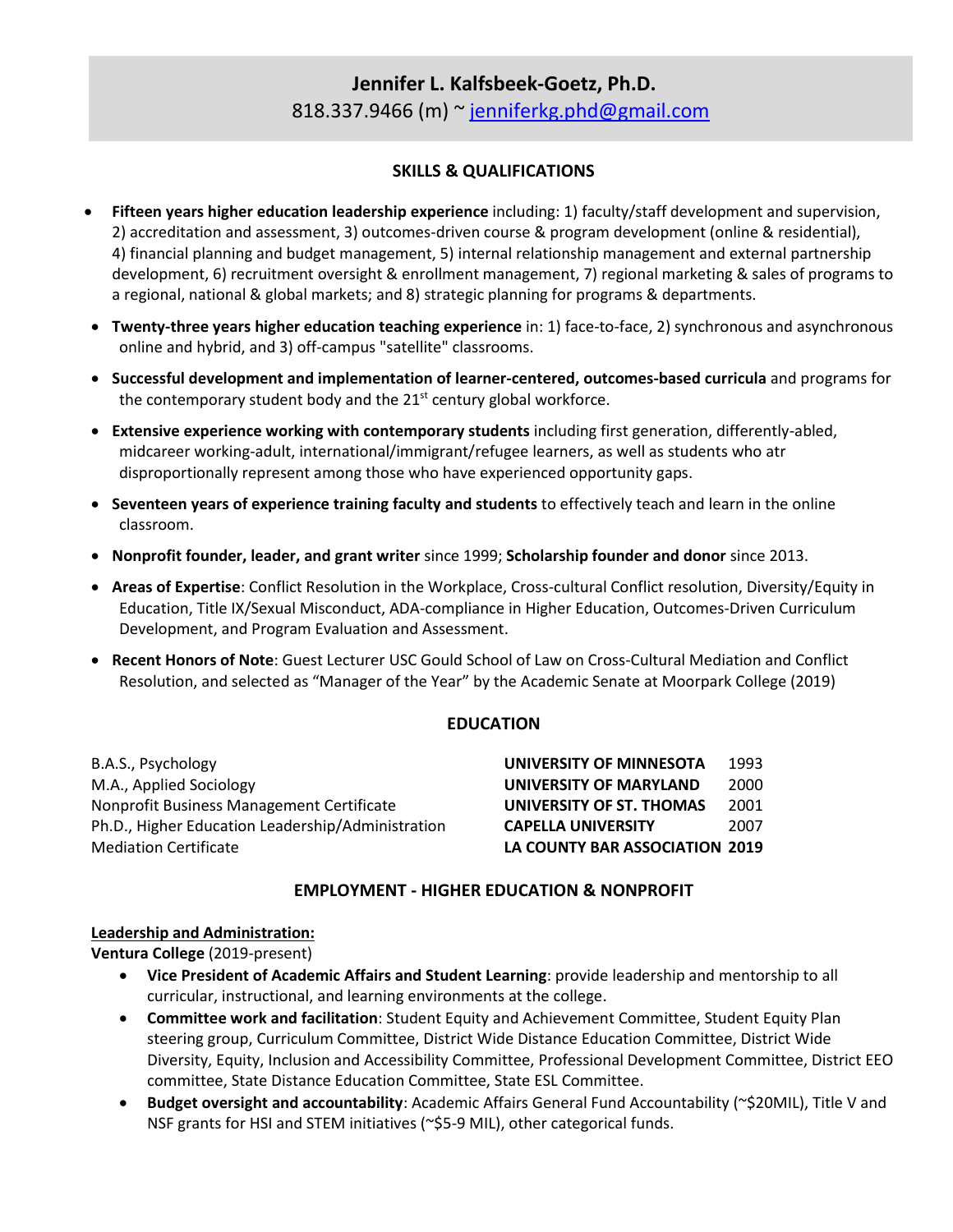#### **Moorpark College** (2015-2019)

- **Dean of Student Learning**: Fine and Performing Arts, Business and Computer Information Systems, Earth Sciences, Education, Child Development, Distance Education, Disability Services, and Title IX Coordinator.
- Currently supporting **14 disciplines** and **34 degree/certificates** as well as the Performing Arts Center theaters, TV studio, and Radio Station. Formerly oversaw the Child Development Center and the DSPS program.
- Engage in leading campus and district online and **distance education** initiatives including the district-wide Distance Education Summit and advisory committee, **California Virtual Campus-Online Education Initiative (CVC-OEI)** membership, DE-related professional development, and **Zero Textbook Cost / Open Education Resource initiative (ZTC/OER).**
- Currently, supervising approximately 150 faculty members, 13 classified staff members, and approximately 20 student staff members and a \$9 MIL budget including general fund, trust, lottery, and categorical funds.

## **California State University-Northridge** (2007-present)

- **Assistant Dean,** Tseng College: Graduate, International and Midcareer Education (2013-2015)
- **Director, Distance Learning (Interim),** Tseng College (October, 2013- January, 2015)
- **Affiliated Faculty Member –** Education Leadership Doctorate Program, College of Education. (2010-present)
- **Senior Program Director**, Graduate and Professional Education Programs and Services, Tseng College: Graduate, International and Midcareer Education. (2007-2013)

**Saint Paul College** (2003-2007), Department Chair, Humanities and Social Sciences

- Faculty hiring, scheduling and supervision
- Student advising and independent study coordination
- Committees: Basic Skills Assessment Committee, Co-chair, Academic Affairs Committee, Online Associates of Arts Accreditation Committee, Institutional Assessment Committee
- Curriculum development & instruction: Anthropology, Sociology, Humanities, Philosophy & Spanish
- Transfer Curriculum Panel reviewer: Sociology and Anthropology

## **Instruction, Accreditation, and Curriculum Development:**

**California State University, Northridge**, Associate Professor (2010 – present)

- Research Methods & Design, MS in Assistive Technology Studies and Human Services (2010-)
- Instructional Assessment and Evaluation, MA in Instructional Design (2017-)
- Curriculum Development in Health Education, Masters of Public Health (2015-2016)

## **College of the Siskiyous,** Adjunct Instructor, Weed, CA (2017-present)

• Online faculty of Sociology and Psychology. Courses: Introduction to Sociology, General Psychology, and Social Problems.

## **Educational Solutions 4 Change (es4C.org),** Founder and Vice President (2014-present)

## **Distance Education Accreditation Commission,** Trainer (2018) and Accreditation Evaluator (2014-2017)

• Workshop Facilitator and Trainer: trained college and university staff and accreditors to make accessible content for classrooms and the web, and to address TIX/Sexual Misconduct matters in the online classroom environment.

## **Empire State College,** Adjunct Faculty and Online Course Developer, Saratoga Springs, NY (2008-2017)

- Faculty for sociology, psychology and related courses.
- Courses: Contemporary American Social Issues, Sex and Gender, A cross Cultural Perspective, Sociology of Families, Exploring Society, and Power and Privilege.
- Designed: "Contemporary American Social Issues," in Sociology

Jennifer L. Kalfsbeek-Goetz, Ph.D. 2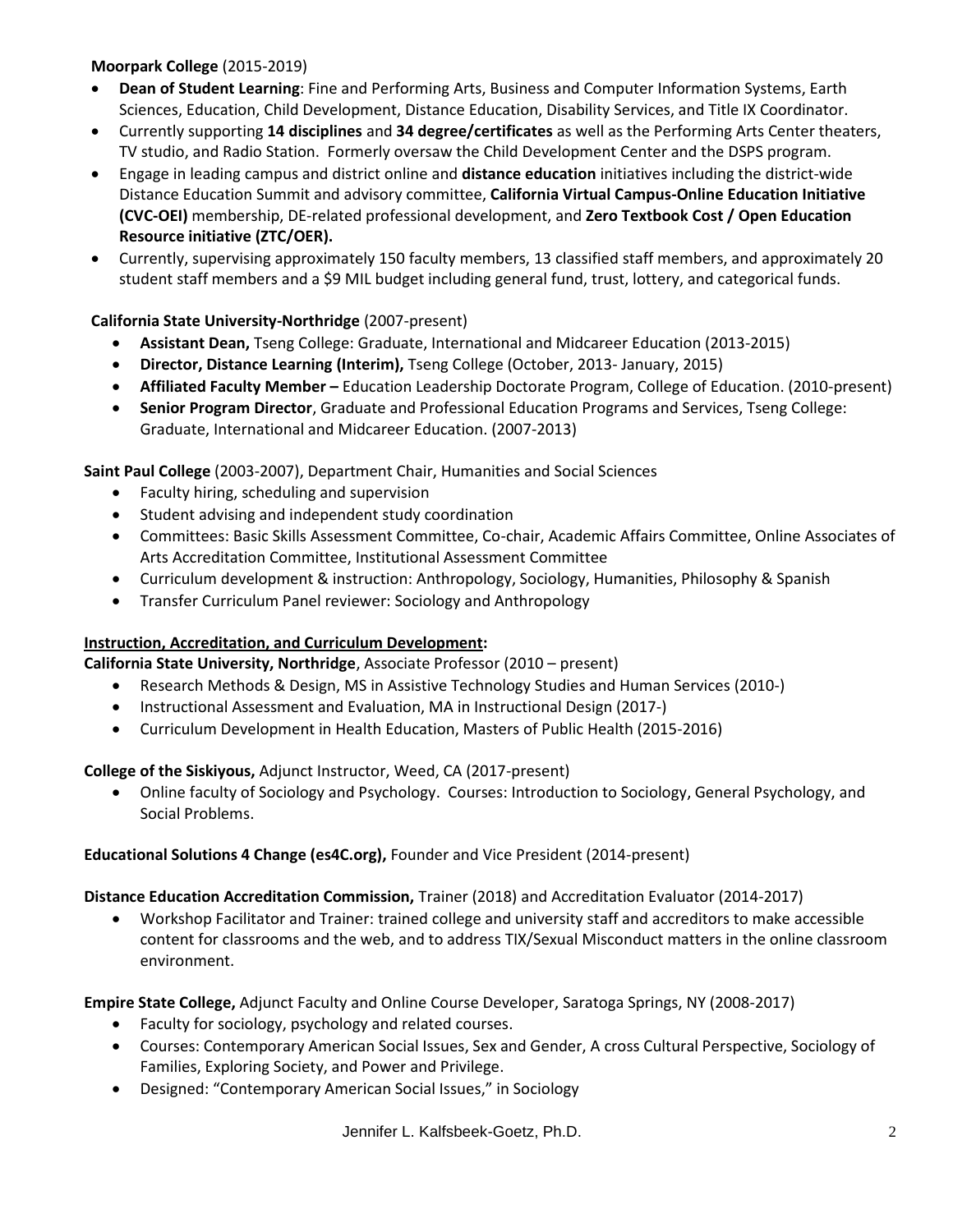#### **Ventura County Community College District**, Adjunct Faculty Member, 2010-2014)

- Ventura College: Gender and Society, Introduction to Sociology, Introduction to Psychology, Developmental Psychology (2011-present)
- Oxnard College: Sociology of Sex Roles (2010-2011)

#### **Saint Paul College, a Community & Technical College**, Tenured Sociology Faculty Member (2003-2008)

• Sociology of Work, Sociology of Education, Social Inequality, Gender and Society, Cultural Anthropology, Social Psychology, Marriage and the Family, Global Social Issues, Logic, Introduction to Sociology, and Media & Society.

**University of Minnesota**, Adjunct Faculty Member, Minneapolis, MN (2001)

• American Race Relations (writing-intensive course)

**Adjunct Instructor Various Institutions,** Human Services, Sociology, Anthropology and Psychology (1996-2008)

- Towson University, Baltimore, MD
- Saint Paul Music Technical College, Saint Paul, MN
- Inver Hills Community College, Inver Grove, MN
- Shakopee Women's Prison (IHCC partner), MN
- Dakota County Technical College, Rosemount, MN

#### **Founding Executive Director, Journey Resource Center for Women,** Minneapolis, MN (1999-2002)

- Program development and operational management for a homeless outreach program
- Coordination of collaborative partnerships with local organizations
- Media communications, organizational marketing, and event planning
- Fundraising, grant writing and budgeting
- Staff, volunteer and student intern recruitment, training, scheduling, and supervision
- Coordinator, "Urban Plunge" Experiential Learning Project. Participants: Carlton College Women's Studies Program, Northfield, MN; College of Gustavus-Adolphus Service Learning Program, St. Peter, MN.

#### **Workshops & Presentations:**

#### **WORKSHOPS & PRESENTATIONS**

Kalfsbeek-Goetz, J. (Fall, 2018-present). *Knowing Yourself, Understanding Others: Mediator Conflict Tendencies and Cultural Differences in Mediations.* University of Southern California, Gould School of Law.

Kalfsbeek-Goetz, J. (October, 2018). *Evaluating Faculty in the Online Environment*. Moorpark College.

Kalfsbeek-Goetz, J. (Washington, DC -June, Chicago-September, Carlsbad, CA- December, 2018). *Making Documents and PowerPoints Accessible (ADA)*. Distance Education Accrediting Commission.

Kalfsbeek-Goetz, J. (Washington, DC -June, Chicago-September, Carlsbad, CA- December, 2018). *Title IX in the Online Classroom*. Distance Education Accrediting Commission.

Kalfsbeek-Goetz, J. (August, 2016-2018). *Making Documents and PowerPoints Accessible (ADA)*. Moorpark College Professional Development Event.

Kalfsbeek-Goetz, J. (July, 2016). *Title IX/Sexual Misconduct at Moorpark College: A Student Driven Training Video*. Moorpark College, Moorpark, CA. View:<https://www.youtube.com/watch?v=RCWGCLJwqUY>

Kalfsbeek-Goetz, J. (March, 2015). *Faculty can do it Too: Simple Tools for Course Accessible Materials*. 30th Annual International & Persons with Disabilities Conference, San Diego, CA.

Jennifer L. Kalfsbeek-Goetz, Ph.D. 3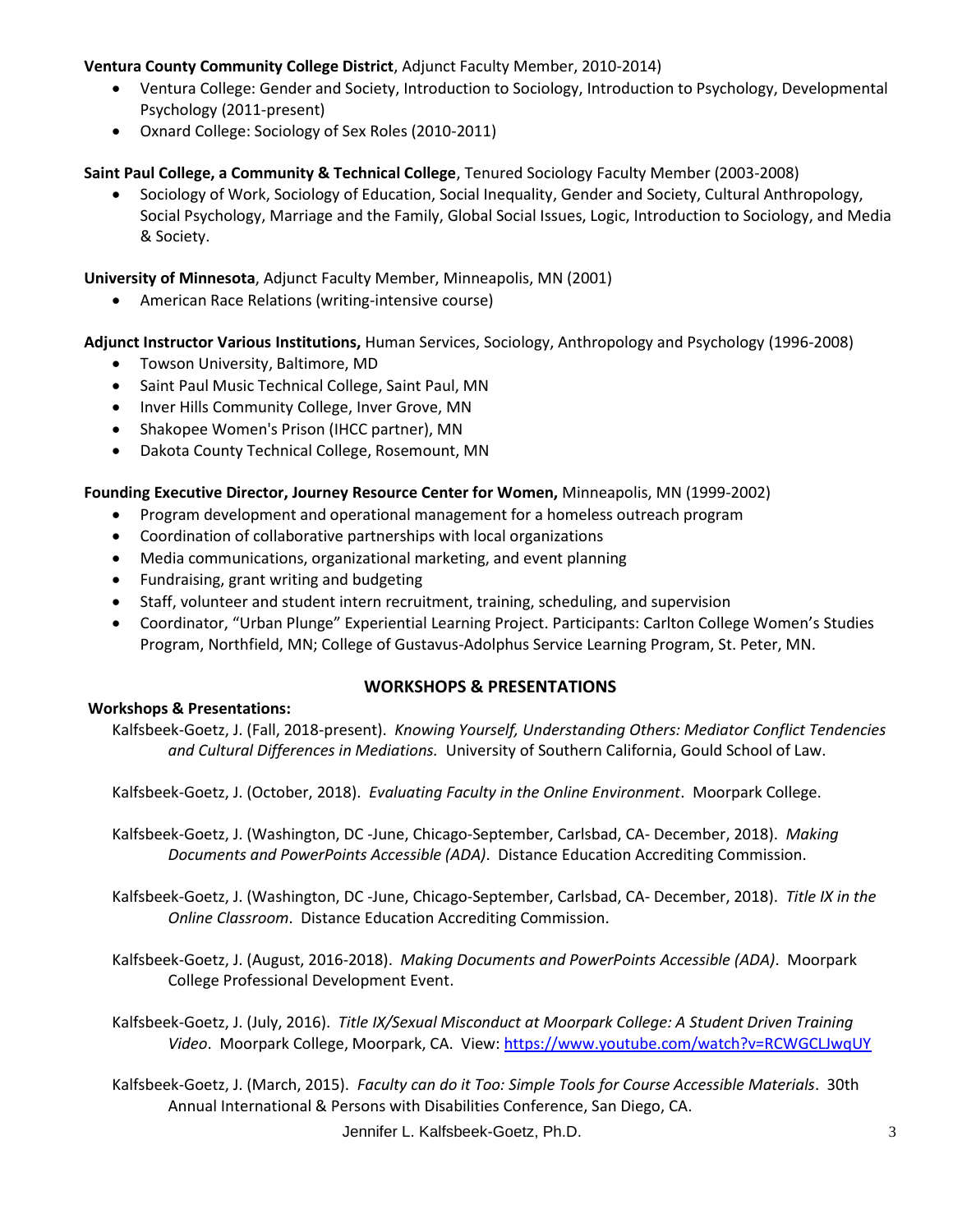- Kalfsbeek-Goetz, J. (January, 2015). *Creating Accessible Materials for a Diverse Student Population to Support Inclusivity in all Learning Experiences.* CSUN Faculty Retreat, Northridge, CA.
- Kalfsbeek-Goetz, J. (November, 2014). *Effectively Leading in the Multigenerational Workplace.* California State Association of Counties, Sacramento, CA.
- Kalfsbeek-Goetz, J. (September, 2012). *Graduate Education for Students with Disabilities: The Future at California State University, Northridge.* Presentation at the 25th Anniversary of the National Tsukuba University of Technology, Tsukuba, Japan.
- Kalfsbeek-Goetz, J. (co-presenter, August, 2012). *What They Didn't Teach Me in Graduate School: Managing Staff in the University Setting.* Deans and Chairs Retreat, California State University-Northridge.
- Kalfsbeek, J. (2011). *Body Image: A Look A the Ventura College Student "Body."* Presentation of Survey Results and Analysis at the Ventura College Body Image Day. Ventura College, Ventura, CA.
- Kalfsbeek, J. (2006). *Saint Paul College Can both Operate & Successfully Enroll Students in Online Classes.*  Ongoing curricular research; presentation preparation for Online AA Accreditation Visit, Saint Paul College, Saint Paul, MN.
- Kalfsbeek, J. (2005, 2006). *Learning from a Distance – Why Choose Online Classes?* Presented at the "Saint Paul College Student Success Day," Saint Paul, MN.
- Kalfsbeek, J. (2005). *From Technophobe to Technoliterate I: Hybrids Bridge the Technology Access Gap.* Presented at the "Summit Distance Learning" conference, Atlanta, GA.
- Kalfsbeek, J. (2005). *From Technophobe to Technoliterate II: Web Supplemented and Hybrid Course Examples.* Presented at the "Summit Distance Learning" conference, Atlanta, GA.
- Kalfsbeek, J. (2005). *Hybrid Courses: Having the Best of Two Worlds in Our Classrooms.* Presented at the "Center for Teaching & Learning: Realizing Student Potential" conference, Minneapolis, MN.
- Britton, B., Kalfsbeek, J., & Kolesnikova, A. (1996). *Exploring the Relationship between Violence, Women's Drug Use and HIV Risk.* Presented at the "Violence, Abuse and Women's Citizenship International Conference," Brighton, England, UK.